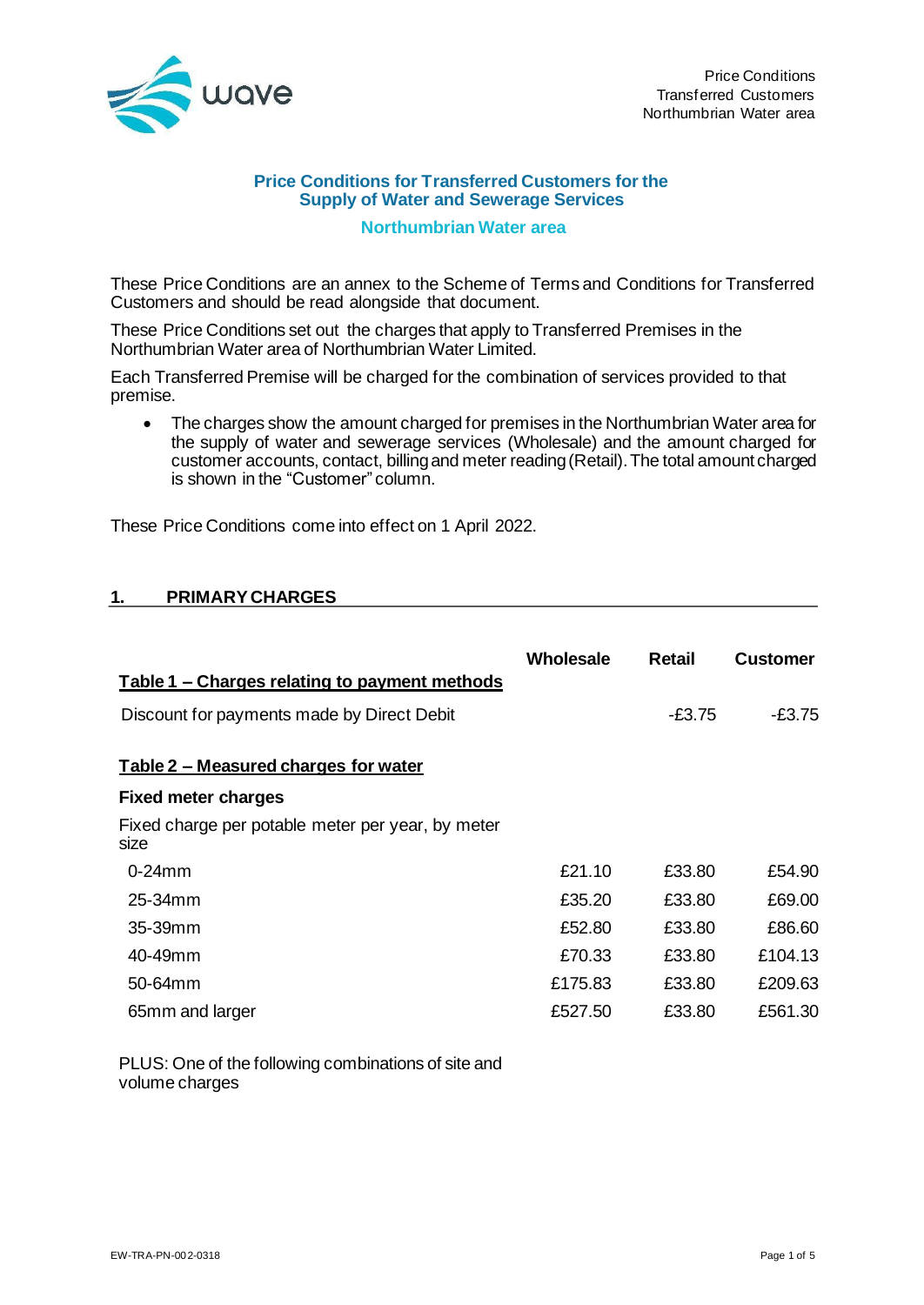

Price Conditions Transferred Customers Northumbrian Water area

|                                      | Wholesale  | <b>Retail</b> | Customer   |
|--------------------------------------|------------|---------------|------------|
| <b>Standard Tariff PT01NSTD</b>      |            |               |            |
| Per cubic metre $\leq 500$ m3        | £1.1696    | £0.0866       | £1.2562    |
| Per cubic metre > 500m3              | £1.1696    | £0.0851       | £1.2547    |
| Focus20 Tariff PNF20SC/PNF20         |            |               |            |
| Site charge per year                 | £1,169.60  | £1,509.10     | £2,678.70  |
| Volume charge per cubic metre        | £1.1112    | £0.0543       | 1.1655     |
| <b>Focusextra Tariff PNFXSC/PNFX</b> |            |               |            |
| Site charge per year                 | £6,432.80  | £6,000.50     | £12,433.30 |
| Volume charge per cubic metre        | £1.0058    | £0.0479       | 1.0537     |
| Focusplus Tariff PNFPSC/PNFP         |            |               |            |
| Site charge per year                 | £39,181.60 | £12,473.50    | £51,655.10 |
| Volume charge per cubic metre        | £0.8188    | £0.0542       | £0.8730    |

### **Table 3 – Measured charges for non-potable water to the Teesside Industrial Water System** INDRWSC/ INDRW

|                                                               | Wholesale | <b>Retail</b> | <b>Customer</b> |
|---------------------------------------------------------------|-----------|---------------|-----------------|
| Fixed charge per non-potable meter per year, by<br>meter size |           |               |                 |
| $0-24$ mm                                                     | £21.10    | £33.80        | £54.90          |
| 25-34mm                                                       | £35.20    | £33.80        | £69.00          |
| 35-39mm                                                       | £52.80    | £33.80        | £86.60          |
| 40-49mm                                                       | £70.33    | £33.80        | £104.13         |
| $50-64$ mm                                                    | £175.83   | £33.80        | £209.63         |
| 65mm and larger                                               | £527.50   | £33.80        | £561.30         |
| PLUS:                                                         |           |               |                 |
| Site charge per year                                          | £9,555.70 | £11,946.10    | £21,501.80      |
| PLUS:                                                         |           |               |                 |
| Volume charge per cubic metre                                 | £0.2992   | £0.0180       | £0.3172         |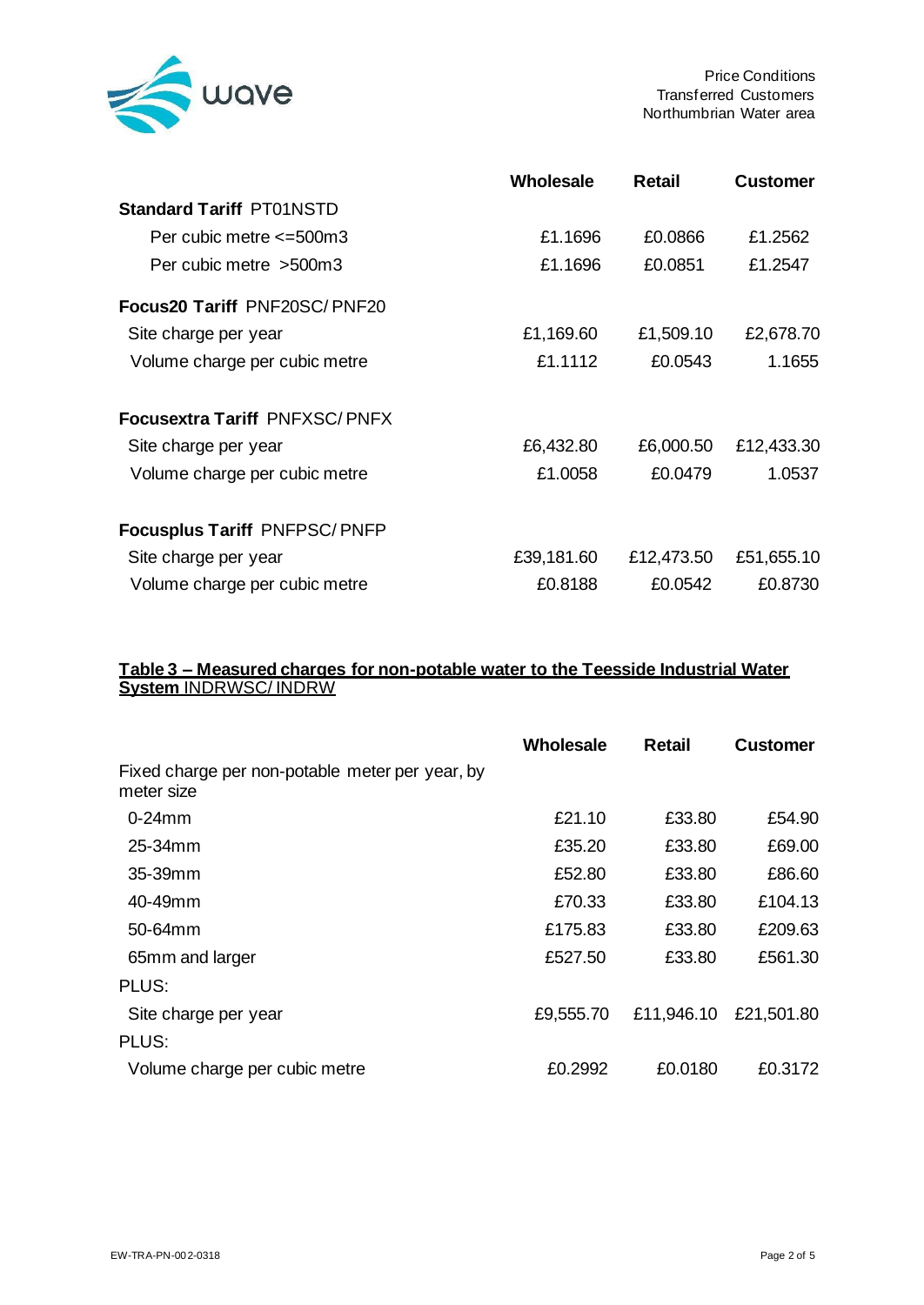

## **Table 4 – Measured charges for sewerage**

|                                        | Wholesale | <b>Retail</b>                       | <b>Customer</b> |
|----------------------------------------|-----------|-------------------------------------|-----------------|
| <b>Standard Tariff FL01STD</b>         |           |                                     |                 |
| Volume charge per cubic metre <= 500m3 | £1.1697   | £0.1403                             | £1.3100         |
| Volume charge per cubic metre > 500m3  | £1.1697   | £0.1255                             | £1.2952         |
| PLUS for surface water drainage:       |           |                                     |                 |
| Fixed charge per year                  |           | See Table 5 See Table 5 See Table 5 |                 |
| PLUS for highways drainage:            |           |                                     |                 |
| Fixed charge per year                  |           | See Table 6 See Table 6 See Table 6 |                 |
| Large User Tariff FL02LU/ FL02LUVM     |           |                                     |                 |
| Site charge per year                   | £1,750.00 | £383.80                             | £2,133.80       |
| <b>PLUS</b>                            |           |                                     |                 |
| Volume charge per cubic metre          | £1.1346   | £0.0182                             | £1.1528         |
| PLUS for surface water drainage:       |           |                                     |                 |
| Fixed charge per year                  |           | See Table 5 See Table 5 See Table 5 |                 |
| PLUS for highways drainage:            |           |                                     |                 |
| Fixed charge per year                  |           | See Table 6 See Table 6 See Table 6 |                 |
| PLUS for trade effluent:               |           |                                     |                 |
| Charges per cubic metre, as applicable |           | See Table 7 See Table 7 See Table 7 |                 |

#### **Table 5 – Surface water drainage charges by band** SWD01

| up to 350 m2          | £75.80     | £7.50     | £83.30     |
|-----------------------|------------|-----------|------------|
| 351 to 750 m2         | £233.11    | £24.33    | £257.44    |
| 751 to 1,500 m2       | £486.99    | £48.25    | £535.24    |
| 1,501 to 2,500 m2     | £865.99    | £85.88    | £951.87    |
| 2,501 to 5,000 m2     | £1,621.14  | £159.81   | £1,780.95  |
| 5,001 to 7,500 m2     | £2,690.90  | £264.89   | £2,955.79  |
| 7,501 to 10,000 m2    | £3,760.66  | £372.48   | £4,133.14  |
| 10,001 to 15,000 m2   | £5,358.17  | £528.95   | £5,887.12  |
| 15,001 to 25,000 m2   | £8,527.50  | £844.82   | £9,372.32  |
| 25,001 to 50,000 m2   | £15,818.57 | £1,563.53 | £17,382.10 |
| 50,001 to 75,000 m2   | £25,937.87 | £2,383.08 | £28,320.95 |
| 75,001 to 100,000 m2  | £35,725.43 | £3,534.33 | £39,259.76 |
| 100,001 to 125,000 m2 | £45,165.38 | £4,467.34 | £49,632.72 |
| 125,001 to 150,000 m2 | £53,972.45 | £5,338.76 | £59,311.21 |
| over 150,000 m2       | £66,896.35 | £6,615.74 | £73,512.09 |
|                       |            |           |            |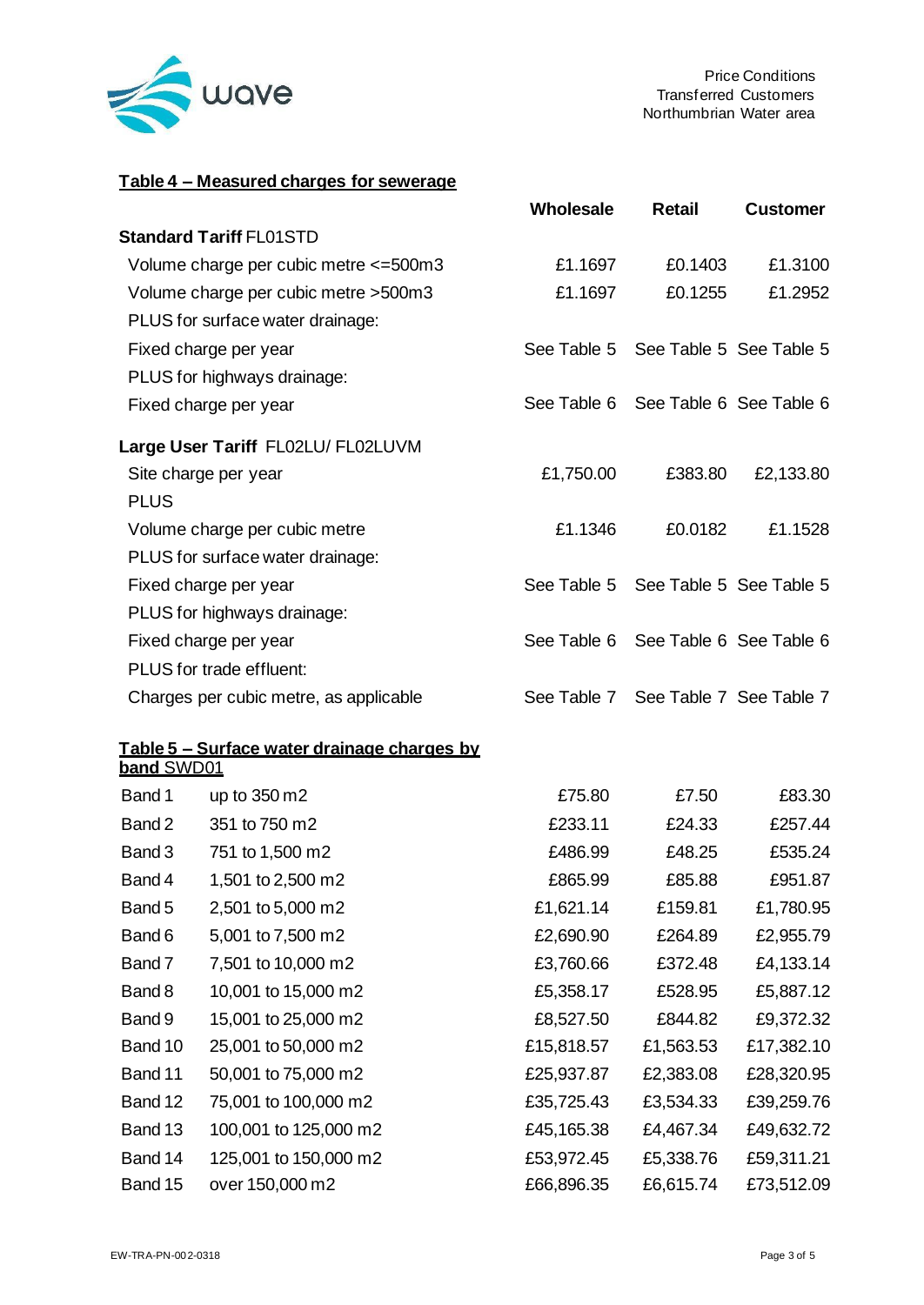

Price Conditions Transferred Customers Northumbrian Water area

|           |                                        | Wholesale  | <b>Retail</b> | <b>Customer</b> |
|-----------|----------------------------------------|------------|---------------|-----------------|
|           | Table 6 - Highways drainage charges by |            |               |                 |
| band HD01 |                                        |            |               |                 |
| Band 1    | up to 350 m2                           | £29.50     | £1.16         | £30.66          |
| Band 2    | 351 to 750 m2                          | £90.90     | £3.57         | £94.47          |
| Band 3    | 751 to 1,500 m2                        | £189.30    | £7.44         | £196.74         |
| Band 4    | 1,501 to 2,500 m2                      | £336.80    | £13.23        | £350.03         |
| Band 5    | 2,501 to 5,000 m2                      | £630.60    | £24.72        | £655.32         |
| Band 6    | 5,001 to 7,500 m2                      | £1,047.30  | £41.14        | £1,088.44       |
| Band 7    | 7,501 to 10,000 m2                     | £1,464.00  | £57.55        | £1,521.55       |
| Band 8    | 10,001 to 15,000 m2                    | £2,085.90  | £81.88        | £2,167.78       |
| Band 9    | 15,001 to 25,000 m2                    | £3,318.80  | £130.36       | £3,449.16       |
| Band 10   | 25,001 to 50,000 m2                    | £6,156.90  | £241.79       | £6,398.69       |
| Band 11   | 50,001 to 75,000 m2                    | £10,095.20 | £396.48       | £10,491.68      |
| Band 12   | 75,001 to 100,000 m2                   | £13,903.10 | £546.06       | £14,449.16      |
| Band 13   | 100,001 to 125,000 m2                  | £17,577.00 | £690.42       | £18,267.42      |
| Band 14   | 125,001 to 150,000 m2                  | £21,005.20 | £825.13       | £21,830.33      |
| Band 15   | over 150,000 m2                        | £26,035.00 | £1,022.69     | £27,057.69      |